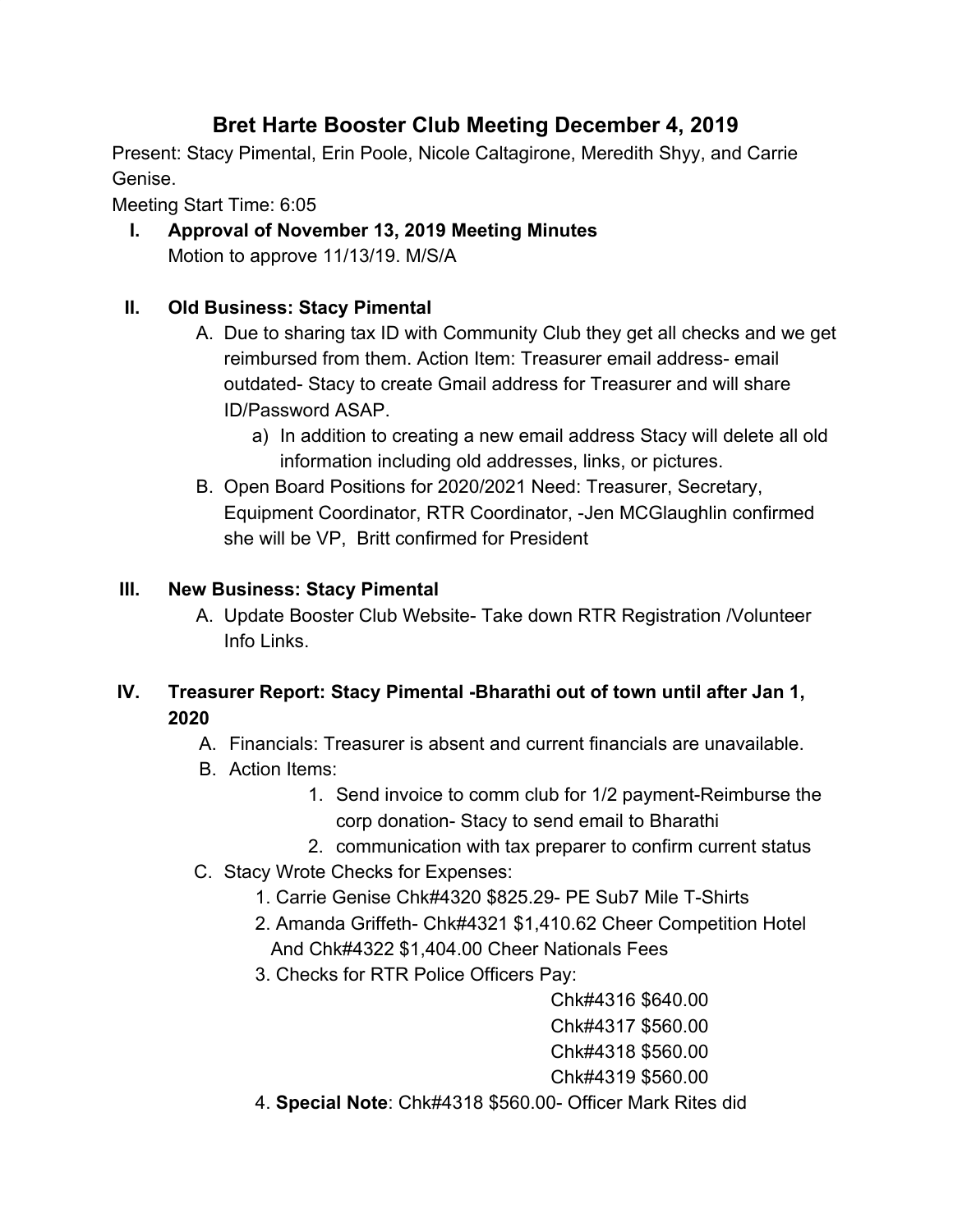### Not show for RTR Event and check is held in Treasurers Binder until voided.

| 11/12/2019                                   |              |                                |          |                                       |
|----------------------------------------------|--------------|--------------------------------|----------|---------------------------------------|
| Available balance as of today:               | \$74,657.93  |                                |          |                                       |
| Savings:                                     | \$1,642.17   |                                |          |                                       |
| 12 month CD : maturity:6/22/2020 current bal | \$38,334.32  |                                |          |                                       |
| 9 month CD : maturity:6/21/2020 current bala | \$47,503.84  |                                |          |                                       |
|                                              |              |                                |          |                                       |
| Total money as of today                      | \$162,138.26 |                                |          |                                       |
|                                              |              |                                |          |                                       |
|                                              |              |                                |          |                                       |
|                                              |              |                                |          |                                       |
|                                              |              |                                |          |                                       |
|                                              |              |                                |          |                                       |
| Income                                       |              | <b>Expense</b>                 |          |                                       |
|                                              |              |                                |          |                                       |
| E-script                                     | 0.23         | Almaden Little League          |          | 800 2 Baseball Team                   |
| <b>Race Wire</b>                             | 18754.75     | <b>Roland Genise</b>           |          | 1213.83 P.E Equipment                 |
| <b>Bank Adjustment</b>                       | 0.06         | <b>Britt Cain</b>              |          | 117.96 Banners                        |
| Wrestling                                    | 1450         | California Sports Design       |          | 3138.79 Wrestling/polos/Softball hats |
| Soccer                                       | 2110         | <b>Union Middle School</b>     |          | 120 1st Timers - Wrestling            |
| <b>Baseball Hat Sale</b>                     | 40           | <b>Union Middle School</b>     |          | 120 Graveyard Grapplers               |
| Girls Basketball -8th 'A' Team               | 1440         | <b>Britt Cain</b>              |          | 822.46 Banner/Baseball/Handball goals |
| Girls Basketball - 6/7th 'B' Team            | 1100         | <b>Roland Genise</b>           |          | 816.48 P.E Equipment                  |
| <b>RTR Sponsorship</b>                       | 2700         | San Francisco CalHeat          |          | 400 League & Tournament Fee           |
|                                              |              | Willow Glen Middle Scho        |          | 1100 Holiday Hoops - Basketball       |
|                                              |              | <b>Greenesport Association</b> |          | 180 Softball-Girls                    |
|                                              |              | Jensen Scales Inc              |          | 323 Wrestling Scales Calibaration     |
|                                              |              | <b>Natalie Mensses</b>         |          | 48.79 XC reimburesments               |
|                                              |              | <b>Bret Harte Middle</b>       |          | 13437.19 Coaches Stipend              |
|                                              |              | Miller Middle School           |          | 200 Wrestling Tournament              |
|                                              |              | Carrie Genise                  |          | 301.14 RTR Custodial Fee              |
|                                              |              | <b>ICAND</b>                   |          | 448.61 Volunteer Vests                |
|                                              |              | City of San Jose               |          | 240 S.E.U Street Closure              |
|                                              |              | City of San Jose               |          | 610.88 RTR Pre Event Billing          |
|                                              |              | Hoover Middle School           |          | 200 BH Wrestling                      |
|                                              |              | Bharathi Shamanna              |          | 22 Purchased Postage Stamps           |
|                                              |              |                                |          |                                       |
|                                              |              |                                |          |                                       |
|                                              | 27595.04     |                                | 24661.13 |                                       |

### **V. Athletic Director Report- Carrie Genise**

### **Athletic Director Report December 4, 2019**

**Team/s in season**: Cheer, Wrestling, 6/7th Boys BB, 8th Boys BB and Girls Soccer

**Team/s finishing season**: Girls BB, Boys Soccer and Team Handball

**Team/s beginning season**: Boys 6/7th BB starts Dec. 2nd, Boys 8th BB starts Dec. 2nd, Girls Soccer starts Dec. 2nd

**Month in review...**

.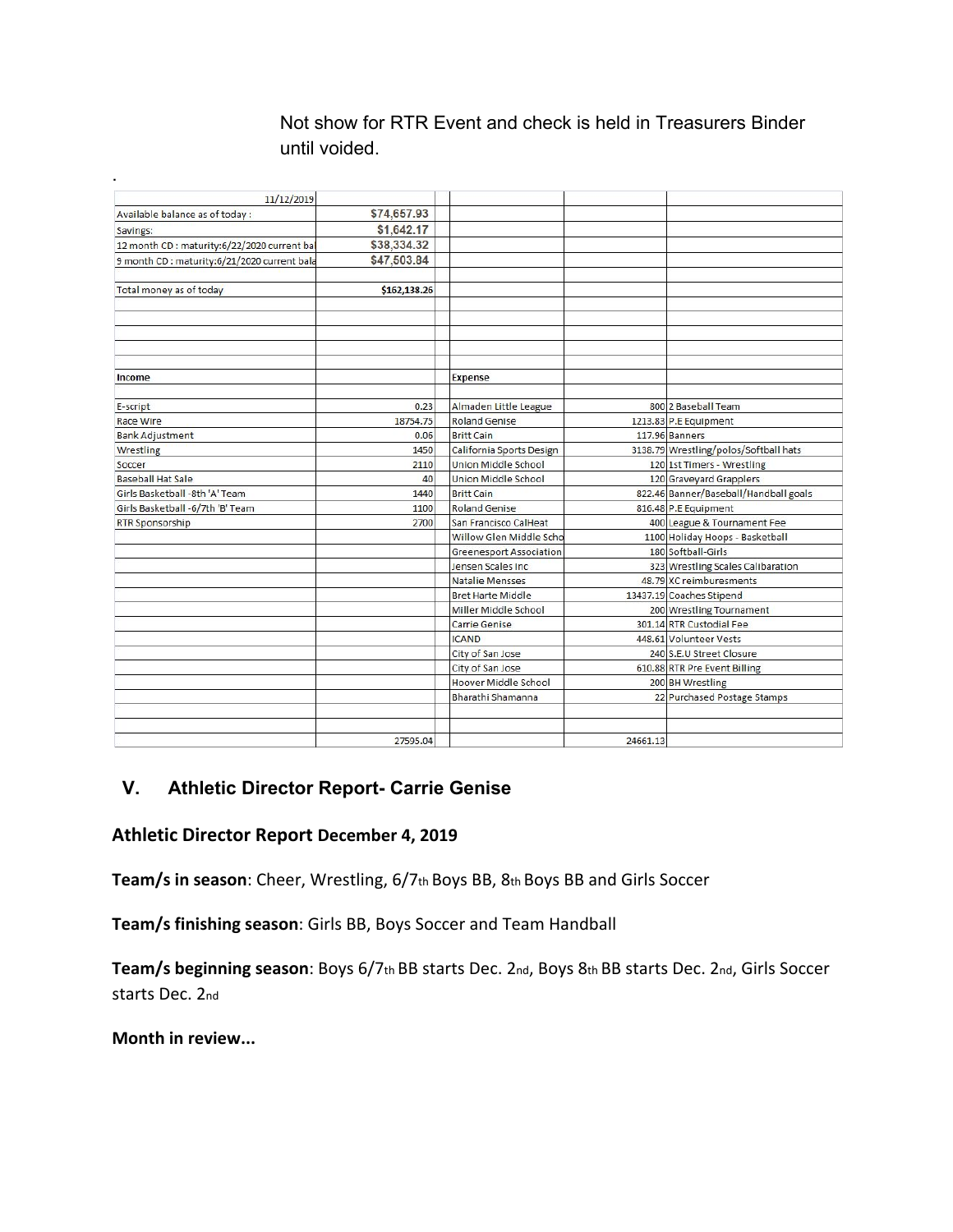- 1. Cleared medical and parent forms on RMA.
- 2. Communicated with returning and new coaches over text, phone and email.
- 3. Attempted to communicate with Michelle Elliot (in HR at DO), about releasing BH coaching stipends on 12-10
- 4. Organized Booster and AD emails, coaches info, excel spreadsheets, etc.
- 5. Created excel spreadsheet of BH Coaches stipends and employee numbers for new google drive coaching stipend process.
- 6. Emailed coaches and parents about RMA process, tryouts, gym schedules, equipment, facility access, uniforms, picture and donation forms.
- 7. Attended weekly AD meetings with Sylvia and Marianne during 6th period on Mondays.
- 8. Organized RTR Volunteer Vests in Booster Closest
- 9. Counted RTR cash and logged pertinent information about RTR t-shirt and bib sales.

#### **Need to complete...**

- 1. Advertise for track and field assistant coaches.
- 2. Advertise for RTR and Booster Board positions.
- 3. Complete more coaching contracts for Sylvia to upload to HR.
- 4. Contact Roller Hockey Coach at Leland